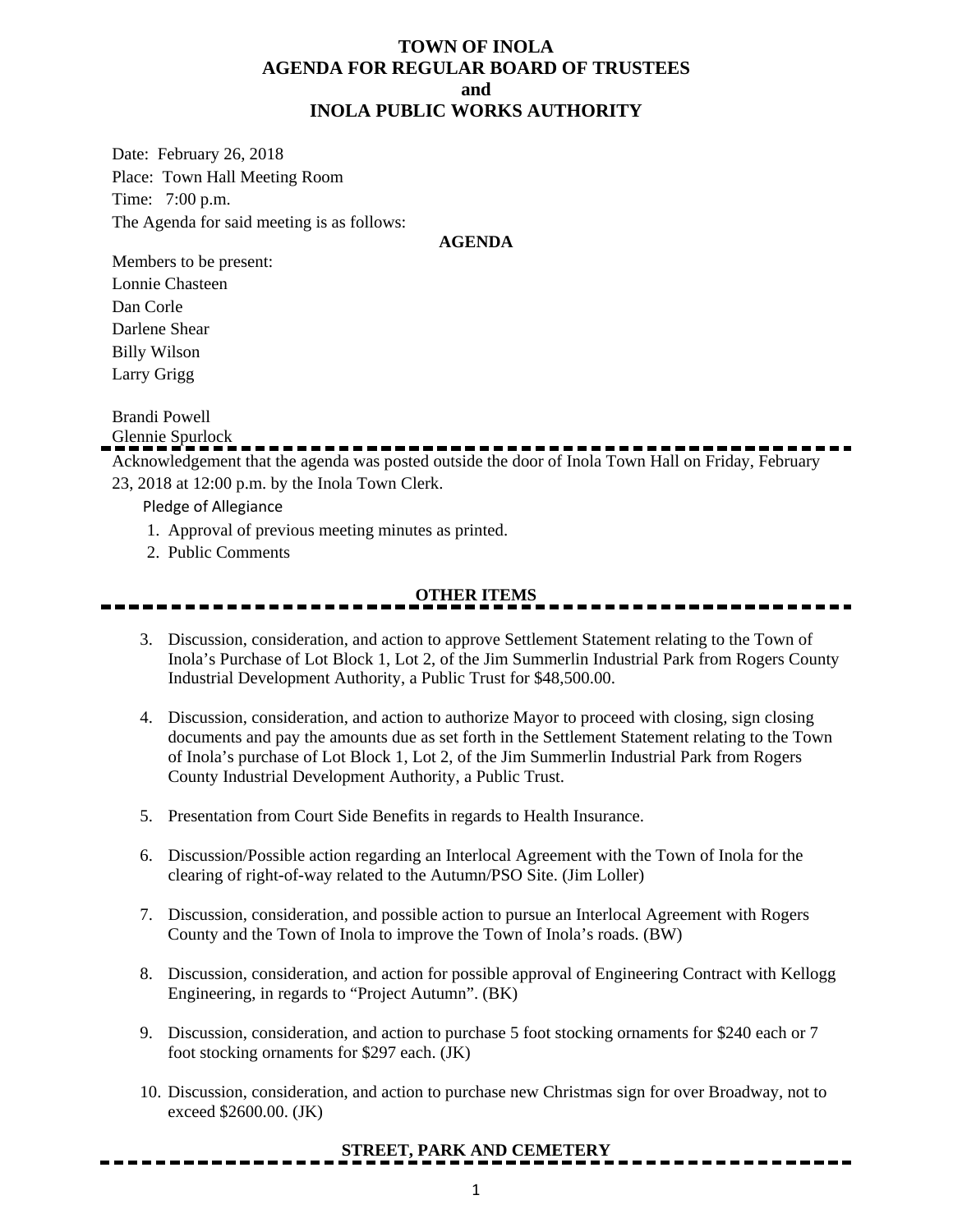**POLICE AND FIRE**

 $- - - - - - - - -$ 

11.Discussion, consideration, and action to designate "Safe Places" for the Town of Inola. (DS)

12.Discussion of Police presence in Inola Schools. (DS)

# **FINANCE AND AUDIT**

13. Treasurer's Report.

14. Motion to go into PWA.

15. Return from PWA.

16. Approval of purchase orders as initialed.

# **MAYOR'S COMMENTS**

17. Motion to adjourn.